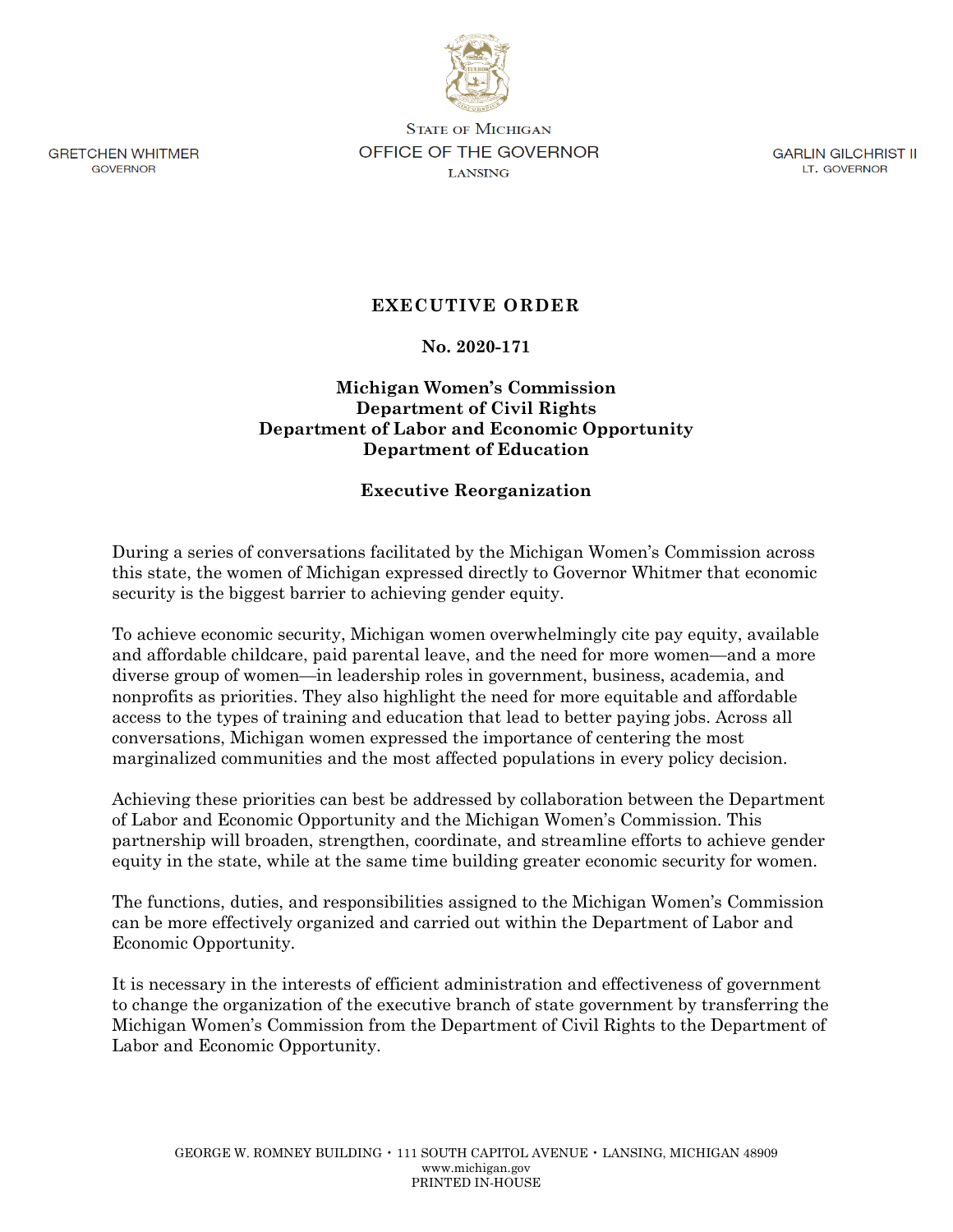Section 1 of article 5 of the Michigan Constitution of 1963 vests the executive power of the State of Michigan in the governor.

Section 2 of article 5 of the Michigan Constitution of 1963 empowers the governor to make changes in the organization of the executive branch of state government or in the assignment of functions among its units that the governor considers necessary for efficient administration.

Acting under the Michigan Constitution of 1963 and Michigan law, I order the following:

## **1. Transfer of the Michigan Women's Commission to the Department of Labor and Economic Opportunity**

- (a) The positions of chairman and vice-chairman of the Michigan Women's Commission (the "Commission") are abolished.
- (b) The executive director of the Commission shall be its chief executive officer, and shall provide executive direction and supervision of the Commission's activities. The executive director shall serve as an ex officio member of the Commission.
- (c) The governor shall designate a chairperson and a vice-chairperson of the Commission from among its members.
- (d) The heads of the following departments and commissions, or their designees, shall serve as ex officio members of the Commission: Department of Civil Rights, Department of Education, Department of Labor and Economic Opportunity, Department of Health and Human Services, and Michigan Civil Service Commission.
- (e) The Commission is transferred by Type I transfer to the Department of Labor and Economic Opportunity, including but not limited to its two full-time staff.
- (f) The director of the Department of Civil Rights shall provide executive direction and supervision for the implementation of the transfer.

### **2. Definitions.**

As used in this order:

- (a) "Department of Civil Rights" means the principal department of state government created by section 475 of the Executive Organization Act of 1965, 1965 PA 380, as amended, MCL 16.575.
- (b) "Department of Education" means the principal department of state government created by section 300 of the Executive Organization Act of 1965, 1965 PA 380, as amended, MCL 16.400.
- (c) "Department of Health and Human Services" means the principal department of state government created by Executive Order 2015-4, MCL 400.227.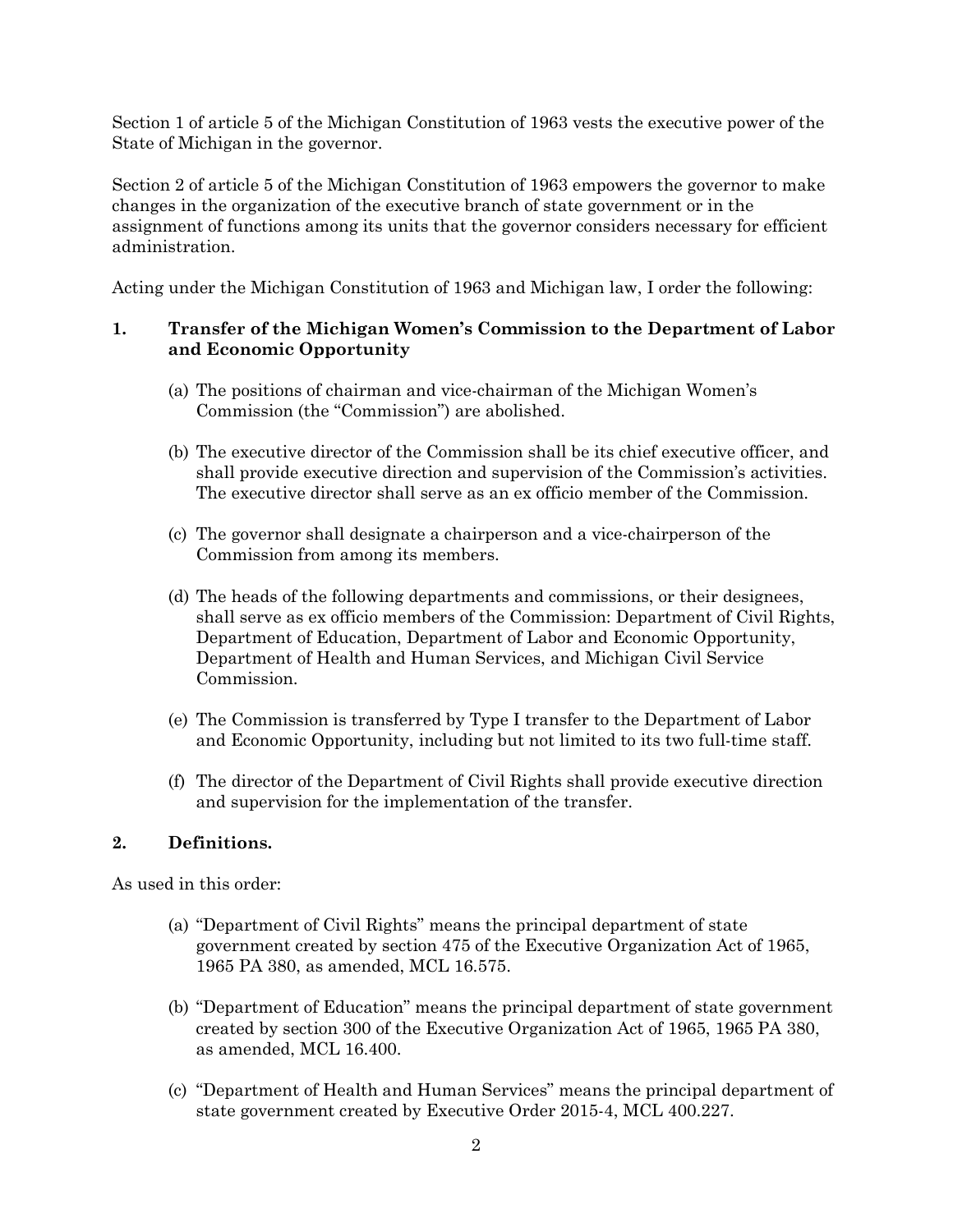- (d) "Department of Labor and Economic Opportunity" means the principal department of state government created by Executive Order 2019-13, MCL 125.1998.
- (e) "Michigan Civil Service Commission" means the commission created by Section 5 of Article XI of the Michigan Constitution of 1963.
- (f) "Michigan Council on Educational Opportunity for Military Children" means the council required by article 8 of section 1 of 2008 PA 160, MCL 3.1041.
- (g) "Michigan Women's Commission" means the independent unit created by 1968 PA 1, as amended, MCL 10.71 et seq.
- (h) "Type I transfer" means that term as defined in section 3(a) of the Executive Organization Act of 1965, 1965 PA 380, as amended, MCL 16.103(a).
- (i) "Type II transfer" means that term as defined in section 3(b) of the Executive Organization Act of 1965, MCL 16.103(b).

#### **3. Implementation and other matters.**

- (a) This order is not intended to abate a proceeding commenced by, against, or before an officer or entity affected by this order. A proceeding may be maintained by, against, or before the successor of any officer or entity affected by this order.
- (b) If any portion of this order is found to be unenforceable, the unenforceable provision should be disregarded, and the rest of the order should remain in effect as issued.
- (c) The Michigan Council on Educational Opportunity for Military Children is transferred by Type II transfer from the Department of Labor and Economic Opportunity to the Department of Education. The director of the Department of Labor and Economic Opportunity shall provide executive direction and supervision for the implementation of the transfer.
- (d) Consistent with section 2 of article 5 of the Michigan Constitution of 1963, this order is effective November 1, 2020 at 12:01 a.m.